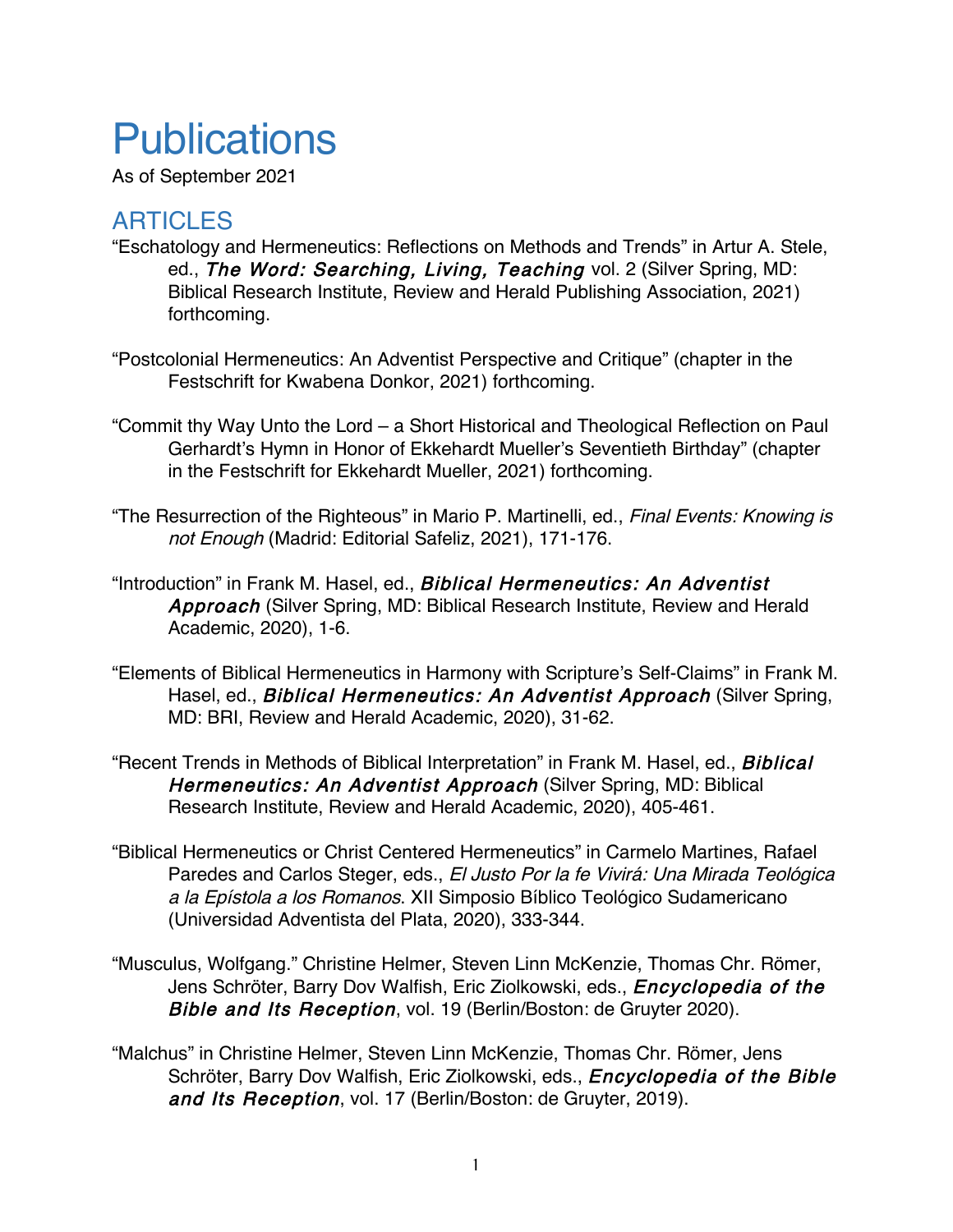"Introduction" in Frank M. Hasel, Barna Magyarosi and Stefan Höschele, eds., Adventists and Military Service: Biblical, Historical, and Ethical Perspectives (Madrid: Editorial Safeliz, 2019), 7-12.

- "Ethical Challenges in Military Service" in Frank M. Hasel, Barna Magyarosi and Stefan Höschele, eds., Adventists and Military Service: Biblical, Historical, and Ethical Perspectives (Madrid: Editorial Safeliz, 2019), 151-182.
- "Adventists and Military Service: Conclusion" in Frank M. Hasel, Barna Magyarosi and Stefan Höschele, eds., Adventists and Military Service: Biblical, Historical, and Ethical Perspectives (Madrid: Editorial Safeliz, 2019), 195-199.
- "Appendix III: Selected Bibliography and Annotated Literature List on Books Dealing with Peace, War, Military Service, and Nonviolence" in Frank M. Hasel, Barna Magyarosi and Stefan Höschele, eds., Adventists and Military Service: Biblical, Historical, and Ethical Perspectives (Madrid: Editorial Safeliz, 2019), 219-225.
- "Dealing with Suffering and Loss" Ministry vol. 90/12 (2018): 11-12. Ministry Magazine | Dealing with suffering and loss (accessed September 7, 2021)
- "A Doutrina Do Espírito Santo" in Pneumatologia Pessoa e Obra do Espirito Santo Artigos teológicos apresentados no IX Simpósio Bíblico-Teológico Sul-Americano, eds. Reinaldo W. Siqueira and Alberto Timm (Câmara Brasileira do Livro, SP, Brazil: 2017): 523-541.
- "Knox, John (Reformer)" in in Christine Helmer, Steven Linn McKenzie, Thomas Chr. Römer, Jens Schröter, Barry Dov Walfish, Eric Ziolkowski, eds., *Encyclopedia* of the Bible and Its Reception, vol. 15 (Berlin/Boston: de Gruyter, 2017), 15:424-427.
- "Karlstadt, Andreas Bodenstein von" in Christine Helmer, Steven Linn McKenzie, Thomas Chr. Römer, Jens Schröter, Barry Dov Walfish, Eric Ziolkowski, eds., Encyclopedia of the Bible and Its Reception, vol. 15 (Berlin/Boston: de Gruyter, 2017), 15:49-52.
- The Holy Spirit and Spirituality Sabbath-School-Quarterly for the Seventh-day Adventist Church (1. Quarter 2017). 2017 Q1: The Holy Spirit and Spirituality I Sabbath School Net (ssnet.org) (accessed: September 7, 2021)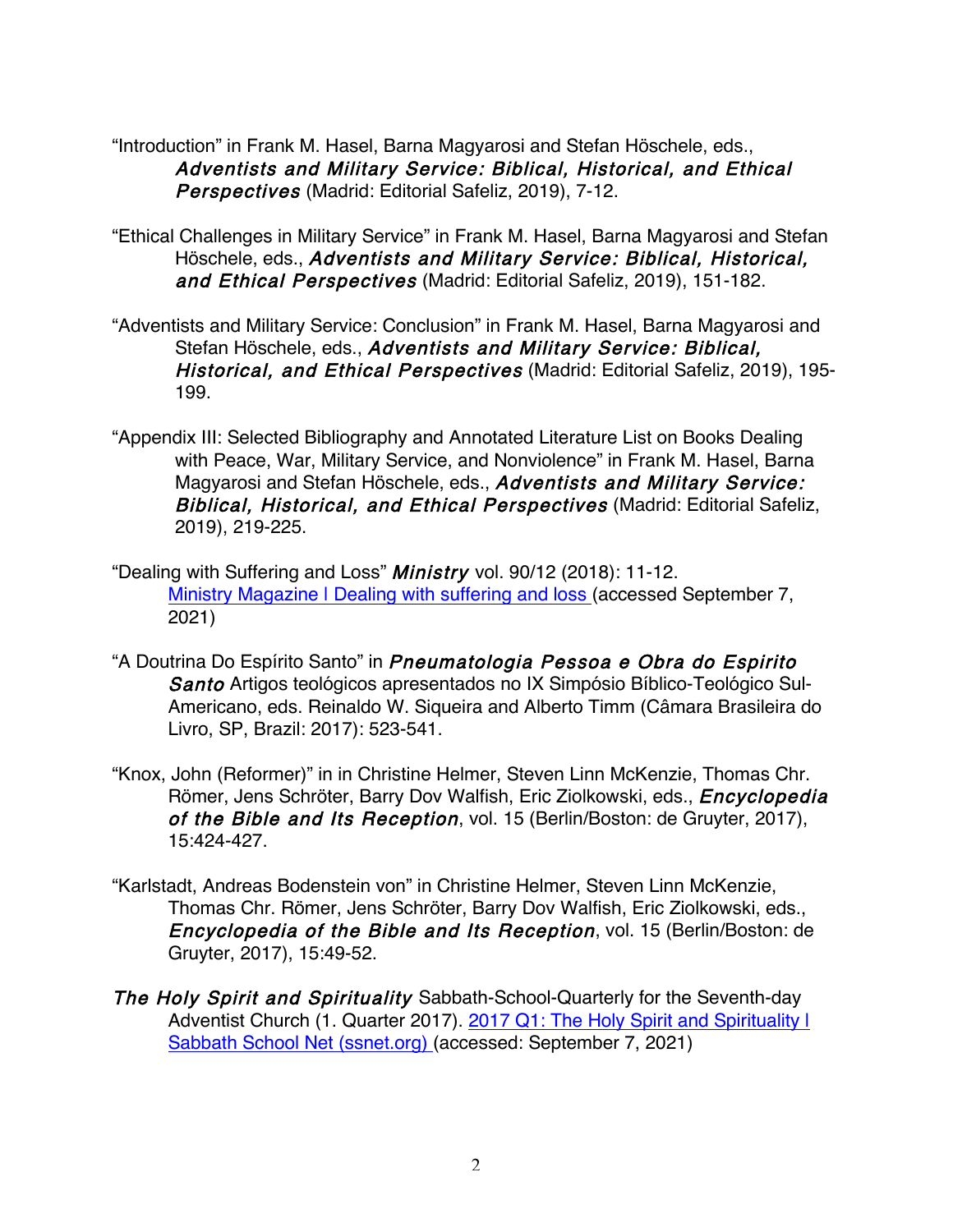- "The Apostolicity of the Church" in Angel Manuel Rodríguez, ed., *Worship, Ministry,* and the Authority of the Church Biblical Research Institute Studies in Adventist Ecclesiology vol. 3 (Silver Spring, MD: Biblical Research Institute, 2016), 211-224.
- "Ellen G. White's Use of Scripture" in Alberto R. Timm and Dwain N. Esmond, eds., The Gift of Prophecy in Scripture and History (Silver Spring, MD: Review and Herald Publishing Association, 2015), 297-315.
- "The Nature of the Human Being in Christian Theology" in Clinton Wahlen, ed., "What are Human Beings That You Remember Them?" Proceedings of the Third International Conference Nof Ginosar and Jerusalem, June 11- 23, 2012 (Silver Spring, MD: Biblical Research Institute, 2015), 207-233.
- "El matrimonio en la Biblia" in Ekkehardt Mueller and Elias Brazil de Souza, eds., El Matrimonio: Aspectos bíblicos y teológicos (Benito Juárez, México: Agencia de Publicaciones México Central, 2015), 15-41.
- "O Conceito Bíblico de Casamento" in Ekkehardt Mueller and Elias Brasil de Souza, eds., Casamento: Princípios Bíblicos e Teológicos (Tatuí, SP: Casa Publicadora Brasileira, 2015), 40-69.
- "The Biblical Concept of Marriage" in Ekkehardt Mueller and Elias Brasil de Souza, eds., Marriage: Biblical and Theological Aspects, Biblical Research Institute Studies in Biblical Ethics, vol. 1 (Silver Spring, MD: Biblical Research Institute, Review and Herald Publishing Association, 2015), 25-48.
- "The Holy Spirit: His Divinity and Personality" in Paul Petersen and Robert K. McIver, eds., Biblical and Theological Studies on the Trinity (Adelaite: Avondale Academic Press, 2014), 127-144.
- "The Apostolicity of the Church" in Journal of Asia Adventist Seminary vol. 17/1 (2014): 3-15.
- "Creeds and Confessions" in Barry, John D., Lazarus Wentz, Douglas Mangum, Carrie Sinclair-Wolcott, Rachel Klippenstein, David Bomar, Elliot Ritzema, Wendy Widder, and Derek R. Brown, eds., The Lexham Bible Dictionary (Bellingham, WA: Lexham Press, 2012, 2013, 2014) [2015] [The Lexham Bible Dictionary is an online resource published through Logos Bible Software].
- "Baptism" in Denis Fortin and Jerry Moon, eds. The Ellen G. White Encyclopedia (Hagerstown, MD: Review and Herald Publishing Association, 2013), 632-634.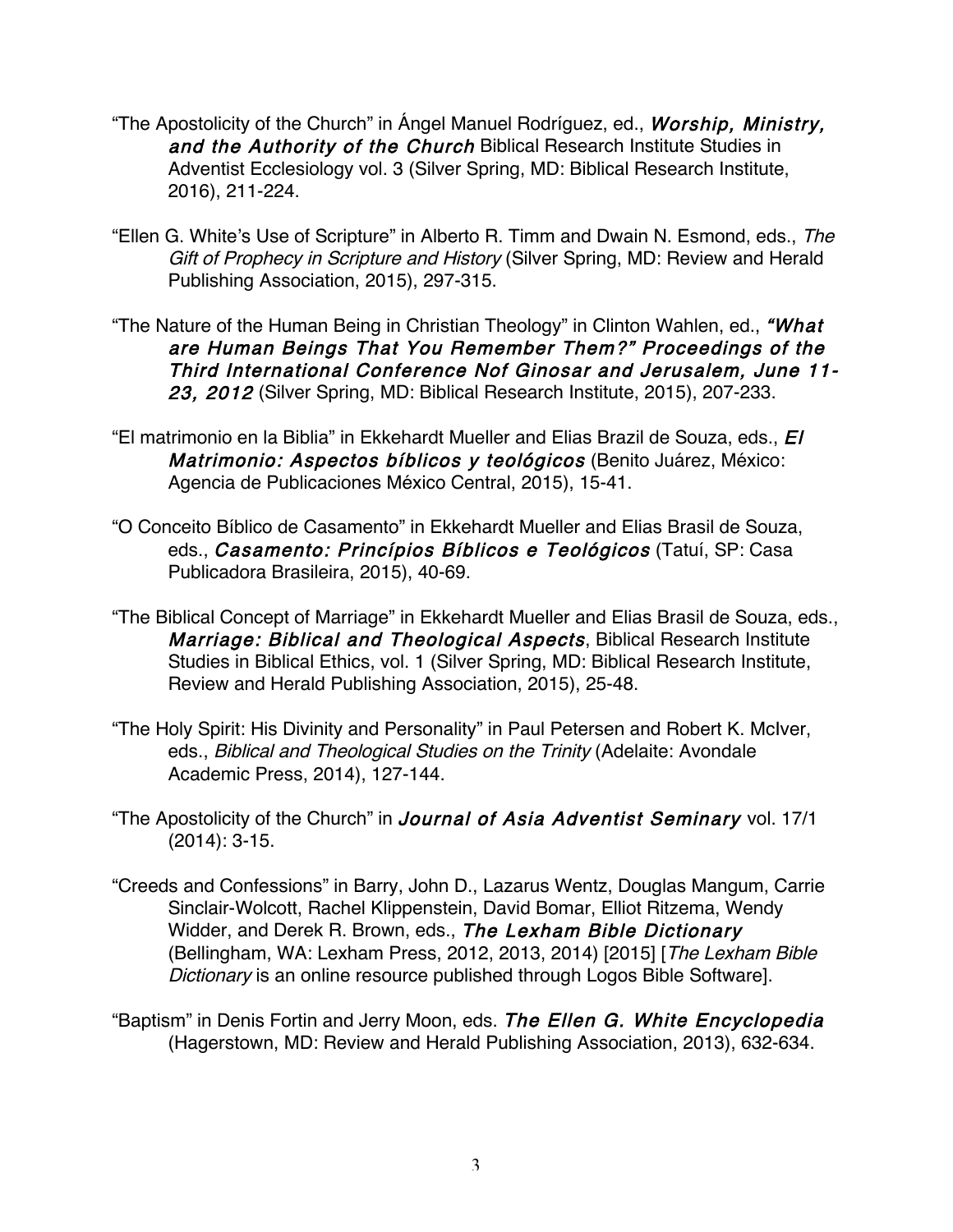- "Inspiration, Degrees of" in Denis Fortin and Jerry Moon, eds. The Ellen G. White Encyclopedia (Hagerstown, MD: Review and Herald Publishing Association, 2013), 895-897.
- "Revelation and Inspiration" in Denis Fortin and Jerry Moon, eds. The Ellen G. White Encyclopedia (Hagerstown, MD: Review and Herald Publishing Association, 2013), 1087-1093 (1101).
- "Wrath of God" in Denis Fortin and Jerry Moon, eds. The Ellen G. White Encyclopedia (Hagerstown, MD: Review and Herald Publishing Association, 2013), 1291-1292.
- "Models of Inspiration: Learning from Ellen G. White" in Al Aire del Espíritu: Festschrift al Dr. Roberto Badenas, eds. Ramón Gelabert und Victor Armenteros (Entro Rios: Universidad Adventista del Plata, Argentina, 2013), 123-137.
- "Are there mistakes in the Bible?" in *Ministry* vol. 85, no. 1 (2013): 20-23. Ministry Magazine I Are there mistakes in the bible? (accessed September 7, 2021)
- "Christ-centered Hermeneutics: Prospects and Challenges for Adventist Biblical Interpretation" in *Ministry* vol. 84, no. 12 (2012): 6-9 (lead article). Ministry Magazine | Christ-centered Hermeneutics (accessed: September 7, 2021)
- "Die aktuelle Botschaft der Offenbarung" in Journal der Adventistischen Theologischen Gesellschaft vol. 3 (2012): 5-10. 02 ATS Journal 2012 - Die aktuelle Botschaft der Offenbarung.pdf (ats-info.de) (accessed: September 7, 2021)
- "Canonical Criticism" in George Thomas Kurian, ed., The Encylopedia of Christian Civilization (Oxford: Wiley-Blackwell, 2011), 1:368-369.
- "New Apostolic Church" in George Thomas Kurian, ed., The Encylopedia of Christian Civilization (Oxford: Wiley-Blackwell, 2011), 3:1658-1659.
- "Selbständige Evangelisch-Lutherische Kirche" in George Thomas Kurian, ed., The Encylopedia of Christian Civilization (Oxford: Wiley-Blackwell, 2011), 4:2112-2114.
- "Miller, William (1782-1849)" in George Thomas Kurian, ed., The Encylopedia of Christian Civilization (Oxford: Wiley-Blackwell, 2011), 3:1516-1517.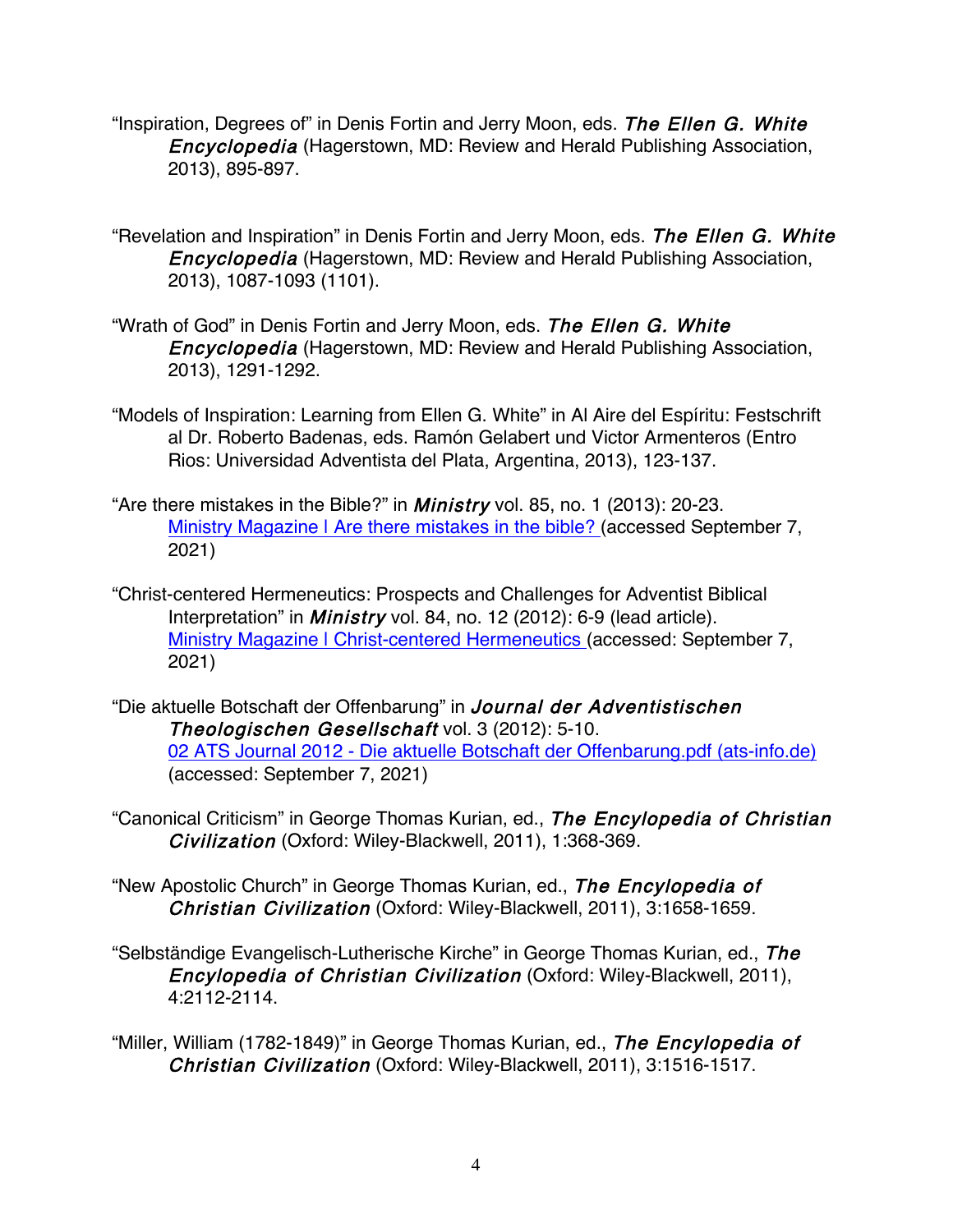- "Wrath of God" in George Thomas Kurian, ed., The Encylopedia of Christian Civilization (Oxford: Wiley-Blackwell, 2011), 4:2542-2543.
- "White, Ellen G. (1827-1915)" in George Thomas Kurian, ed., The Encylopedia of Christian Civilization (Oxford: Wiley-Blackwell, 2011), 4:2501.
- "Gospel Centered Hermeneutics: Prospects and Challenges for Adventist Biblical Interpretation" in TheoRhēma, vol. 6, no. 2 (2011): 49-88.
- "Does the Lord create evil? Isaiah 45:7" in Gerhard Pfandl, ed., Interpreting Scripture: Bible Questions and Answers, Biblical Research Institute Studies, vol. 2 (Silver Spring, MD: Biblical Research Institute, 2010), 223-224.
- "Did the Lord really harden Pharaoh's heart? Exodus 4:21" in Gerhard Pfandl, ed., Interpreting Scripture: Bible Questions and Answers, Biblical Research Institute Studies, vol. 2 (Silver Spring, MD: Biblical Research Institute, 2010), 145-147.
- "Are there mistakes in the Bible" in Gerhard Pfandl, ed., Interpreting Scripture: Bible Questions and Answers, Biblical Research Institute Studies, vol. 2 (Silver Spring, MD: Biblical Research Institute, 2010), 33-41.
- "Das biblische Eheverständnis" in Roberto Badenas and Stefan Höschele, eds., Die Ehe: Biblische, theologische und pastorale Aspekte, Studien zur adventistischen Ethik, vol. 1, Biblical Research Committee of the Euro-Africa-Division (Lüneburg: Advent-Verlag, 2010), 17-40
- "The Challenge of Religious Pluralism" in David J. B. Trimm and Daniel Heinz, eds., Parochialism, Pluralism, and Contextualization: Challenges to Adventists Mission in Europe (19<sup>th</sup> – 21<sup>st</sup> Centuries), Adventistica Schriftenreihe des Historischen Archivs der Siebenten-Tags-Adventisten in Europa Vol. 9 (Frankfurt am Main: Peter Lang Internationaler Verlag der Wissenschaften, 2010), 187-197.
- "The Remnant in Contemporary Adventist Theology" in Ángel Manuel Rodriguez, ed., Toward a Theology of the Remnant, Biblical Research Institute – Studies in Adventist Ecclesiology, vol. 1 (Silver Spring, MD: Biblical Research Institute, 2009), 159-180.
- "Tauferneuerung und Wiedertaufe als theologische Herausforderung im ökumenischen Dialog" in Heinz, Daniel, Jiri Moskala and Peter van Bemmelen, eds. Christ, Salvation, and the Eschaton: Essays in Honor of Hans K. LaRondelle (Berrien Springs, MI: Old Testament Department, Seventh-day Adventist Theological Seminary, Andrews University, 2009): 253-262.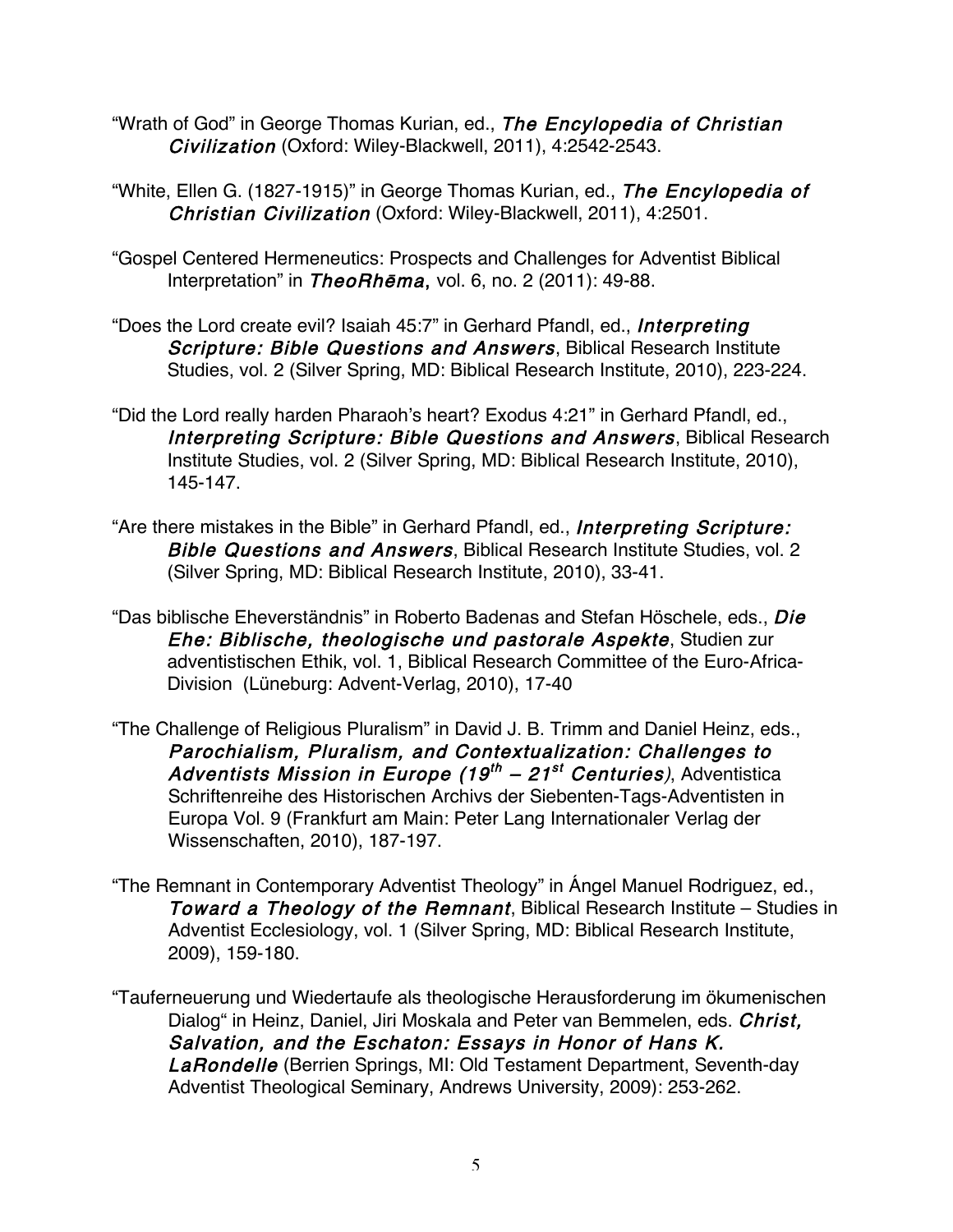- "The Word of God Should be the Measure': An Interview with Eta Linnemann" Ministry vol. 80/7 (2008): 13-15. Ministry Magazine | "The Word of God should be the measure" (accessed: September 7, 2021)
- "Was Ellen G. White a Fundamentalist?" in Martin Pröbstle with Gerald A. Klingbeil and Martin G. Klingbeil, eds.; For You Have Strengthened Me: Biblical and Theological Studies in Honor of Gerhard Pfandl in Celebration of His 65<sup>th</sup> Birthday (St. Peter am Hart, Austria: Seminar Schloss Bogenhofen, 2007), 347-358.
- "How to Deal With Open Questions: Facing the Challenges Between Faith and Science" Ministry vol. 79/7 (2007): 21-23. Ministry Magazine I How to deal with open questions (accessed: September 7, 2021)
- "Le Concept Biblique du Marriage" in Le Marriage: Questions Bibliques et Theologiques ed. by Richard Lehmann, Etutes en Ethique Adventiste, vol. 1, Comité de recherché biblique Division euroafricaine de la Conférence générale des adventistes du septième jour (Dammarie-les-Lys Cedex, France: Éditions Vie Santé, 2007), 9-48
- "Ellen G. White and Creationism: How to Deal with Her Statements on Creation and Evolution – Implications and Prospects" Journal of the Adventist Theological Society vol. 17/1 (2006): 229-244. Ellen G. White and Creationism: How to Deal with Her Statements on Creation and Evolution: Implications and Prospects (andrews.edu) (accessed: September 7, 2021)

"Passing on What Really Counts: Transmitting Adventist Values, Beliefs and a Spirit of Service and Mission." The Journal of Adventist Education vol. 68/3 (February/March 2006): 16-21. JAE\_feb\_mar06\_swcg (adventist.org) (accessed: September 7, 2021) Translated into Kroatian: "Prijenos adventistiĉkih vrijednosti I duh službe" Adventistički Pregled vol. XV (LIX) (1/2007): 28-29, part 1. Translated into Kroatian: "Prijenos adventistiĉkih vrijednosti I duh službe" Adventistički Pregled vol. XV (LIX) (2/2007): 30-31, part 2.

"Presuppositions in the Interpretation of Scripture," in *Understanding Scripture: An* Adventist Approach, Biblical Research Institute Studies, vol. 1, ed. by George W. Reid (Silver Spring, MD: Biblical Research Institute, General Conference of Seventh-day Adventists, 2005), 27-46.

"Living with Confidence Despite Some Open Questions: Upholding the Biblical Truth of Creation Amidst Theological Pluralism," Journal of the Adventist **Theological Society vol. 14/1 (2003): 229-254. Living with Confidence Despite**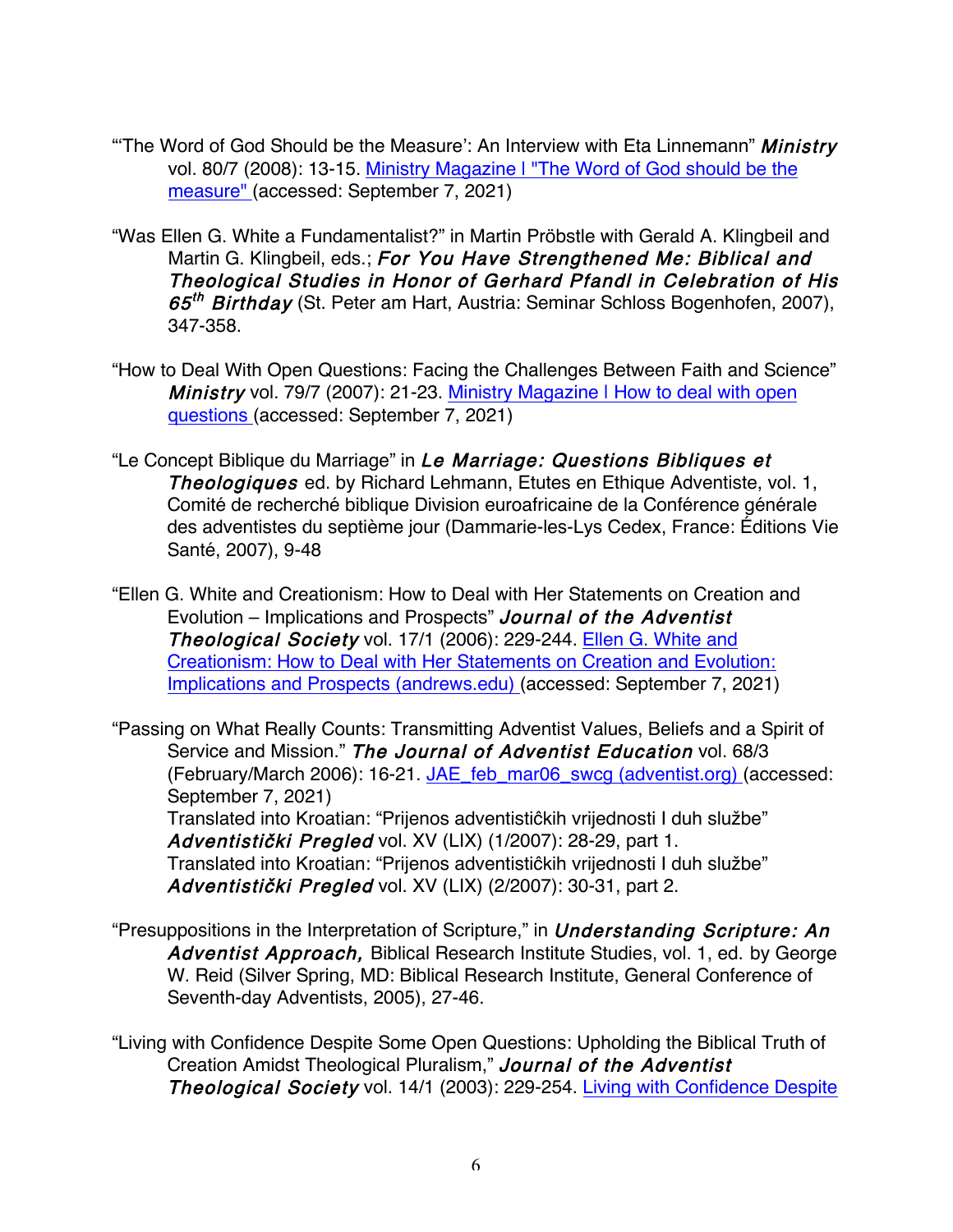Some Open Questions: Upholding the Biblical Truth of Creation Amidst Theological Pluralism (andrews.edu) (accessed: September 7, 2021)

- "Taufe und Tauferneuerung in der Adventgemeinde theologische und historische Aspekte" ("Baptism and Baptismal Renewal Within the SDA Church: Historical and Theological Aspects,") in Roberto Badenas, ed., Die Taufe: Theologie und **Praxis.** Studien zur adventistischen Ekklesiologie Biblisches Forschungskomitee der Euro-Afrika-Division (Lüneburg: Advent-Verlag, 2002), 18-158. This article also appeared in French: Frank M. Hasel. "Le renouvellement du baptême dans l'Église adventiste du  $7^e$  jour : aspects historiques et théologiques," in La Théologie et la Practique du Baptême, ed. Richard Lehmann, Dammarie-lès-Lys Cedex, France, 2002, 157-201.
- "Die Kirche der Siebenten-Tags-Adventisten. Eine Kirche stellt sich vor," in Wege zum Heil? Religiöse Bekenntnisgemeinschaften in Österreich: Selbstdarstellung und theologische Reflexion, hrsg. von Johann Hirnsperger, Christian Wessely, and Alexander Bernhard, Theologie im kulturellen Dialog vol. 7 (Graz: Styria Verlag, 2001), 115-141.
- "Offenbarung, Inspiration und Vernunft. Anmerkungen zu Alden Thompsons neuem deutschen Nachwort," in Offenbarung und Inspiration: Biblische Antworten auf Alden Thompsons kritische Fragen, hrsg. Frank Holbrook und Leo Van Dolson (Adventistische Theologische Gesellschaft, Lahr: St. Johannis-Druckerei, 2000), 305-325.
- "Dominion," in *Eerdmans Dictionary of the Bible*, by David Noel Freedman, ed. (Grand Rapids, MI: Eerdmans, 2000), 352.
- "Onan," in *Eerdmans Dictionary of the Bible*, by David Noel Freedman, ed. (Grand Rapids, MI: Eerdmans, 2000), p. 988.
- "Überlegungen zur Autorität und Glaubwürdigkeit der Bibel," in Journal der Adventistischen Theologischen Gesellschaft Vol. 2/1 (1999): 3-27.
- "Algunas reflexiones sobre la relación entre la Teología Sistemática y la Teología Bíblica" ("Reflections on the Relationship between Systematic Theology and Biblical Theology,") Teologika, 11/1 (1996): 102-123.
- "Zungenrede in der Adventgeschichte," in Gerhard F. Hasel, Die biblische Zungenrede und die heutige Glossolalie, transl. by Heinrich Frese and Helga Schulenburg (Lüneburg: Advent-Verlag, 1995),189-214.
- "The Christological Analogy of Scripture in Karl Barth," Theologische Zeitschrift 50 (1994): 41-49.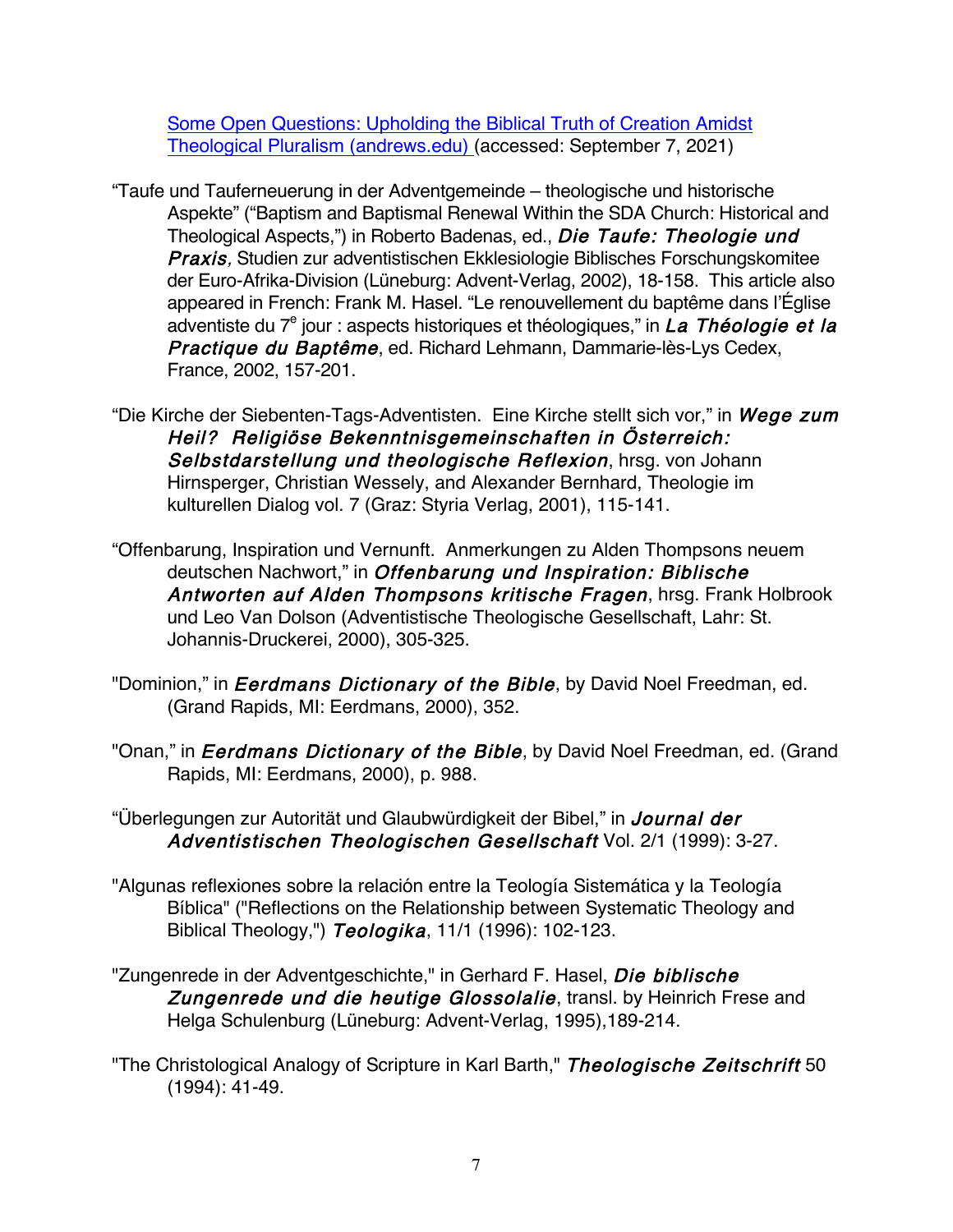"Theology and the Role of Reason," Journal of the Adventist Theological Society 4/2 (1993):172-198. "Theology and the Role of Reason" by Frank M. Hasel (andrews.edu) (accessed: September 7, 2021)

"Reflections on the Authority and Trustworthiness of Scripture," in *Issues in* Revelation and Inspiration, eds. Frank Holbrook and Leo Van Dolson, Adventist Theological Society Occasional Papers, vol. 1 Berrien Springs, MI: Adventist Theological Society Publications, 1992, 201-220. Translated, revised and updated in German: "Überlegungen zur Autorität und Glaubwürdigkeit der Bibel," in Offenbarung und Inspiration: Biblische Antworten auf Alden Thompsons kritische Fragen. Edited by Frank Holbrook and Leo Van Dolson, Adventist Theological Society, Lahr: St. Johannis-Druckerei, 2000, 257- 284.

"Scientific Revolution: An Analysis and Evaluation of Thomas Kuhn's Concept of Paradigm and Paradigm Change for Theology," Journal of the Adventist Theological Society 2/2 (1991): 160-177. "Scientific Revolution: An Analysis and Evaluation of Thomas Kuhn's Con" by Frank M. Hasel (andrews.edu) (accessed: September 7, 2021)

"Karl Barth's Church Dogmatics on the Atonement: Some Translational Problems," Andrews University Seminary Studies 29/3 (1991): 205-211. 1991-3-02.pdf (andrews.edu) (accessed: September 7, 2021)

"The Wrath of God," *Ministry Magazine* 64 (November 1991):10-12. Ministry Magazine | The wrath of God (accessed: September 7, 2021) This article has been translated into German and was published under the title "Der Zorn Gottes," in the Journal Im Dienst (2/1998): 22-27. It is available in English under the title "The Wrath of God" at Biblical Research Institute of the General Conference of Seventh-day Adventists: The Wrath of God - Biblical Research Institute (adventistbiblicalresearch.org) (accessed: February 12, 2014) and in Spanish under the title "A ira de Deus".

## SUBSTANTIVE BOOK REVIEWS

Review of Andrews Bible Commentary (Old Testament), ed. Ángel Manuel Rodriguez (Berrien Springs, MI: Andrews University Press, 2020), in *Ministry*, vol. 93/7 (2021): 16-17.

Review of Reinder Bruinsma, "I Have a Future" in *Reflections - A BRI Newsletter* No. 73 (March 2021), 12. Reflections-73-January-March-2021-6.pdf (adventistbiblicalresearch.org) (accessed: September 7, 2021)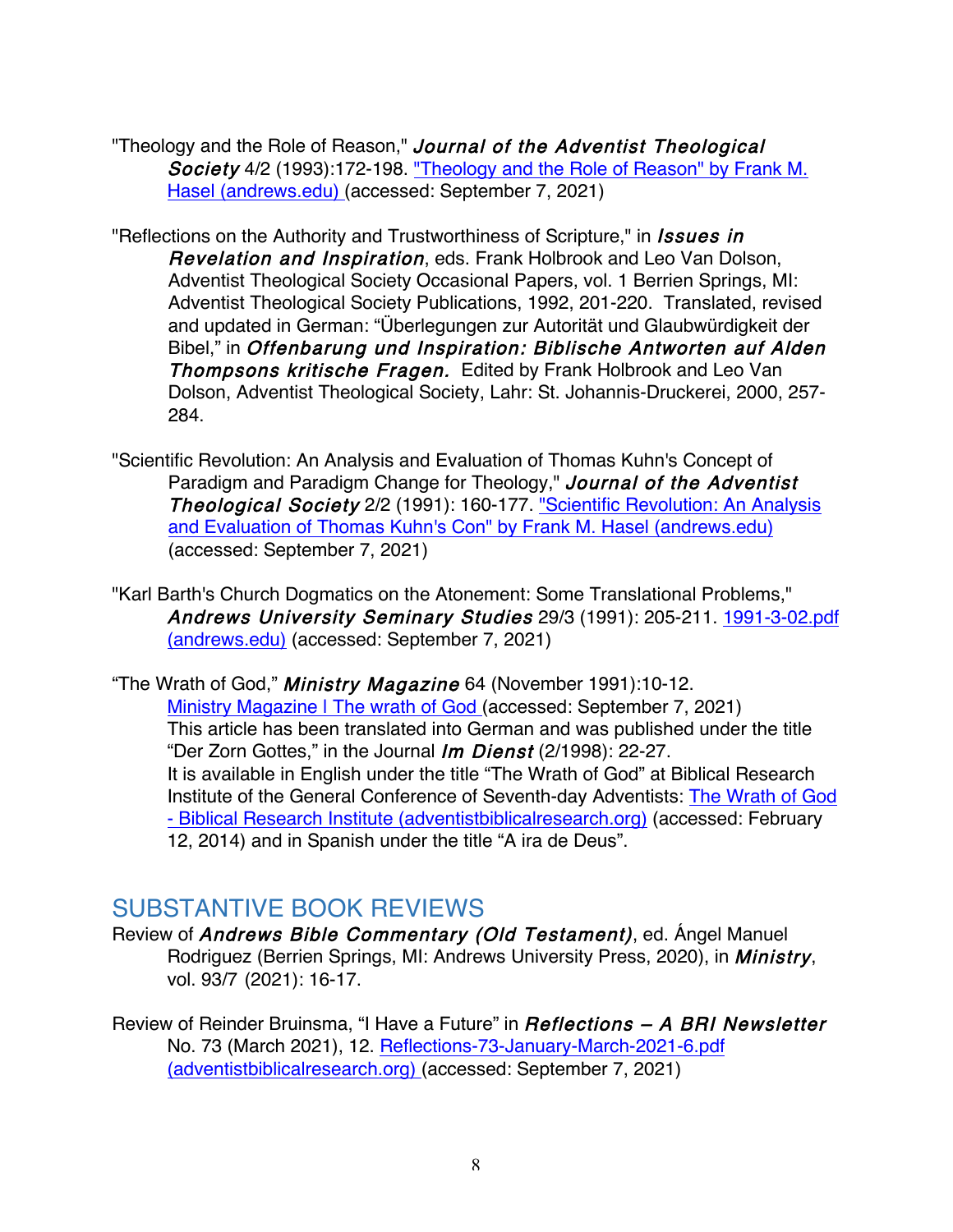- Review of Michael Campbell and Jud Lake, The Ellen G. White Pocket Dictionary in Reflections – The BRI Newsletter, No. 64 (October 2018), 12. Reflections-64-10-18.pdf (adventistbiblicalresearch.org) (accessed: September 7, 2021)
- Review of Sigve K. Tonstad, God of Sense and Traditions of Non-Sense (Eugene, OR: Wipf & Stock, 2016), in *Reflections - The BRI Newsletter*, No. 63 (July 2018): 11-12. Reflections-63-7-18.pdf (adventistbiblicalresearch.org) (accessed: September 7, 2021)
- Review of John Peckham, Canonical Theology: The Biblical Canon, Sola Scriptura, and Theological Method (Grand Rapids, MI: Eerdmans, 2016), in AUSS vol. 55 (Spring 2017): 337-341. "Canonical Theology: The Biblical Canon, Sola Scriptura, and Theologica" by Frank M. Hasel (andrews.edu) (accessed: September 7, 2021)
- Review of Keith Phillips and Karl Tsatalbasidis, I Pledge Allegiance: The Role of Seventh-day Adventists in the Military (n.p.: private publisher, 2007), in Reflections – A BRI Newsletter, No. 23, (July 2008): 9-10. BRI-newsltr-7- 08-23\_0.pdf (adventistbiblicalresearch.org) (accessed: September 7, 2021)
- Review of James Barr, The Concept of Biblical Theology: An Old Testament Perspective (Minneapolis, MN: Fortress Press, 1999), in Journal of the Evangelical Theological Society, vol. 45/1 (2002): 133-135.
- Review of Paul J. Achtemeier, Inspiration and Authority: Nature and Function of Christian Scripture (Peabody, MA: Hendrickson Publishers, 1999), in Journal of the Evangelical Theological Society vol. 43/3 (2000): 560-561.
- Review of John H. Hayes, ed., Dictionary of Biblical Interpretation, 2 vols.: A-J, K-Z (Nashville, TN: Abingdon Press, 1999), in Andrews University Seminary Studies 38 (2000): 325-326. "Dictionary of Biblical Interpretation [review] / John H. Hayes, genera" by Frank M. Hasel (andrews.edu) (accessed: September 7, 2021)
- Review of Hans Dieter Betz, Don S. Browning, Bernd Janowski and Eberhard Jüngel, eds., Religion in Geschichte und Gegenwart. Handwörterbuch für Theologie und Religionswissenschaft, 4<sup>th</sup> completely revised edition, Vol. 1: A-B (Tübingen: Mohr Siebeck, 1998), in Andrews University Seminary Studies 38 (2000): 134-136. "Religion in Geschichte und Gegenwart: Handworterbuch fur Beolog" by Frank M. Hasel (andrews.edu) (accessed: September 7, 2021)
- Review of Jan Rohls, Reformed Confessions: Theology from Zurich to Barmen (Louisville, KY: Westminster John Knox Press, 1997), in Andrews University Seminary Studies 37 (1999): 337-339. "Reformed Confessions: Theology from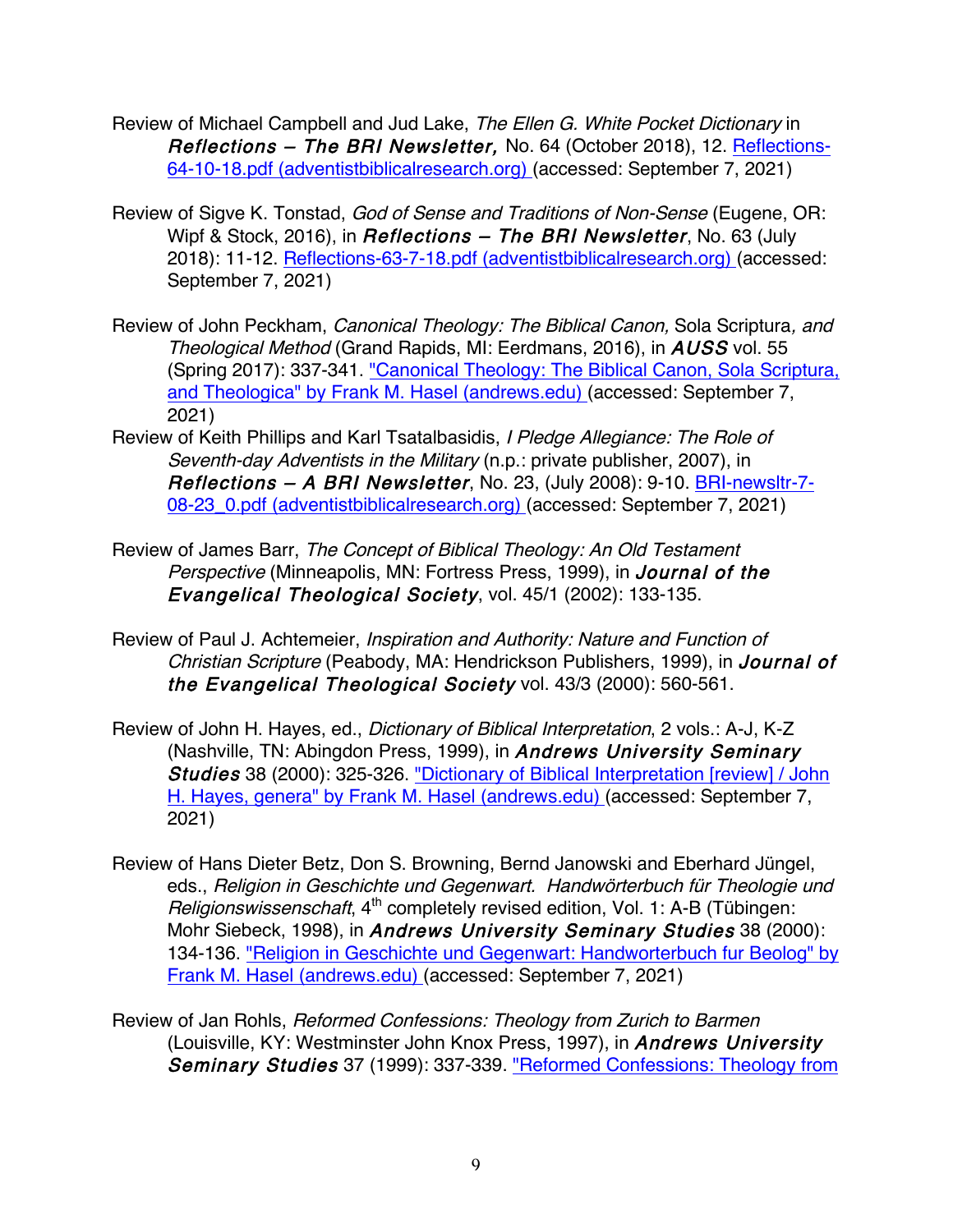Zurich to Barmen [review] / Jan Ro" by Frank M. Hasel (andrews.edu) (accessed: September 7, 2021)

- Review of Aída Besancon Spencer, et.al., The Goddess Revival (Grand Rapids, MI: Baker Book House, 1995), in Andrews University Seminary Studies, 37 (1999): 152-154. "The Goddess Revival [review] / Aída Besançon Spencer ... [et al.]." by Frank M. Hasel (andrews.edu) (accessed: September 7, 2021)
- Review of Donald G. Bloesch, God the Almighty: Power, Wisdom, Holiness, Love (Downers Grove, IL: InterVarsity Press, 1995), in Andrews University Seminary Studies, 37 (1999): 91-92. "God, the Almighty: Power, Wisdom, Holiness, Love [review] / Donald G. " by Frank M. Hasel (andrews.edu) (accessed: September 7, 2021)
- Review of Wolfgang Beinert and Francis Schüssler Fiorenza, eds., Handbook of Catholic Theology (New York: Crossroad, 1995), in Andrews University Seminary Studies, 35 (1997): 251-253. "Handbook of Catholic Theology [review] / edited by Wolfgang Beinert, F" by Frank M. Hasel (andrews.edu) (accessed: September 7, 2021)
- Review of René Latourelle and Rino Fischella, eds., Dictionary of Fundamental Theology (New York: Crossroad, 1995), in Andrews University Seminary Studies, 35 (1997). "Dictionary of Fundamental Theology [review] / edited by Ren{acute}e La" by Frank M. Hasel (andrews.edu) (accessed: September 7, 2021)
- Review of Oskar Föller, Charisma und Unterscheidung. Systematische und pastorale Aspekte der Einordnung und Beurteilung enthusiastisch-charismatischer Frömmigkeit im katholischen und evangelikalen Bereich (Wuppertal: R. Brockhaus Verlag, 1995), in APD: Informationen des Adventistischen Pressedienstes, 13/4 (1996): 19.
- Review of Alister E. McGrath, ed. The Blackwell Encyclopedia of Modern Christian Thought (Oxford: Blackwell, 1993)," Andrews University Seminary Studies 33/1 (1995): 137-139. "The Blackwell Encyclopedia of Modern Christian Thought [review] / edit" by Frank M. Hasel (andrews.edu) (accessed: September 7, 2021)
- Review of Bruce Edward Baloian, Anger in the Old Testament, American University Studies, Series VII, Theology and Religion, vol. 99 (New York: Peter Lang, 1992)," Andrews University Seminary Studies 32/3 (Autumn 1994): 253- 255.

"Anger in the Old Testament [review] / Bruce Edward Baloian." by Frank M. Hasel (andrews.edu) (accessed: September 7, 2021)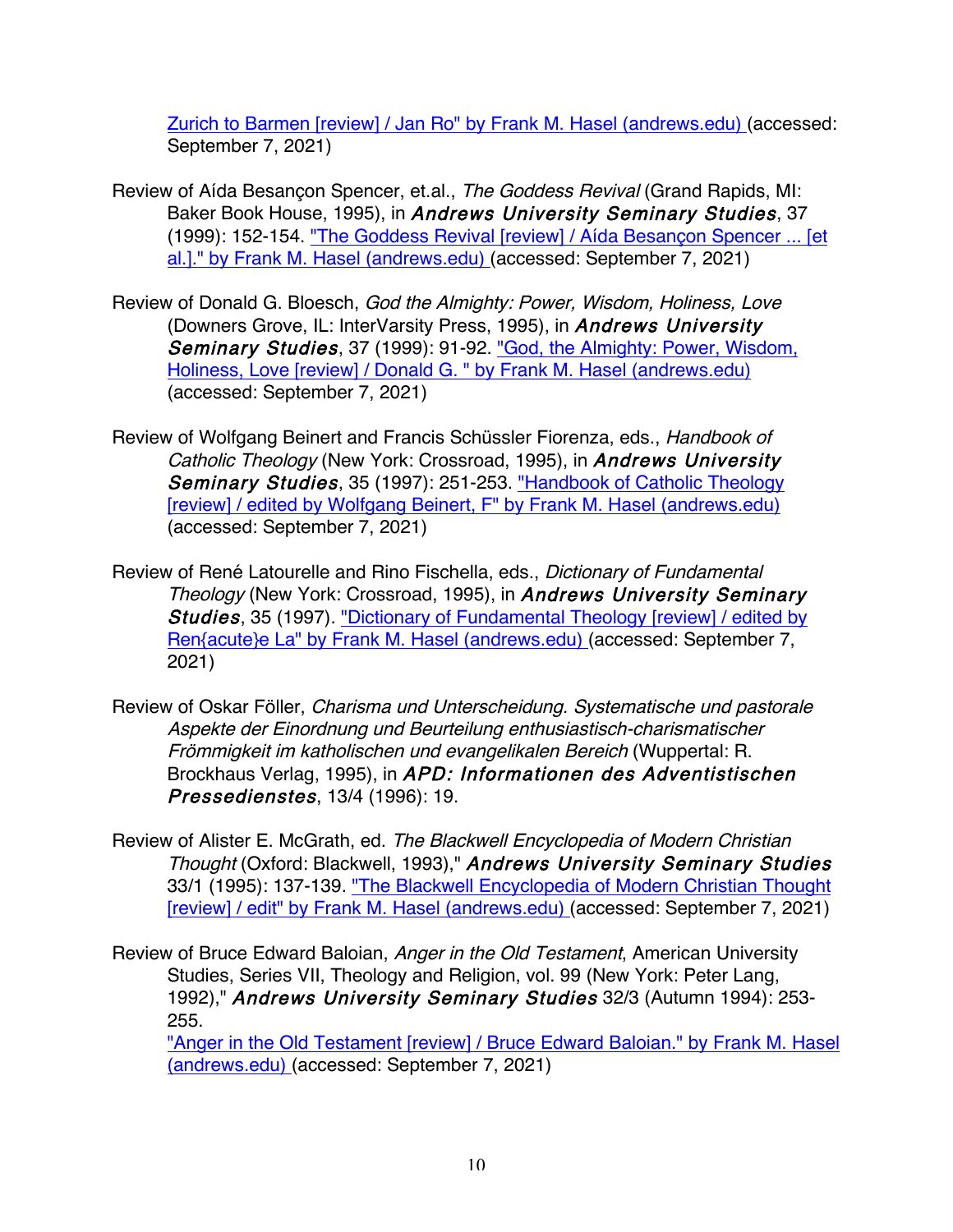## DENOMINATIONAL ARTICLES

- "Ruhen in Christus" ImPuls 2/2021, 4-5 (the official Newsletter of the Swiss-German Conference).
- "The Virtue of Gratitude" The Journal: A Resource for Ministry Spouses vol. 38/1 (2021), 24-26. sij-en-2021-1.pdf (ministerialassociation.org) (accessed: September 7, 2021)
- "No war has ever done this to us" General Conference Executive Committee Newsletter (General Conference of Seventh-day Adventists), April 2020. ECN-April-2020.pdf (adventist.org) (accessed June 9, 2020). Reprinted in Reflections: BRI Newsletter, April 2020, 10. Reflections-70-April-June-2020-Final\_0.pdf (adventistbiblicalresearch.org) (accessed: September 8, 2021)
- "Hermeneutics: How We Understand Scripture Today" (Interview with Gina Wahlen and Michael Hasel), General Conference Executive Committee Newsletter (General Conference of Seventh-day Adventists), April 2020. https://executivecommittee.adventist.org/wp-content/uploads/2020/04/ECN-April-2020.pdf (accessed June 9, 2020).
- "Envy The Sinister Sin" General Conference Executive Committee Newsletter (General Conference of Seventh-day Adventists), # 9, September, 2019, 1-6. ECN-September-2019.pdf (adventist.org) (accessed: September 7, 2021)
- "The Power of Choice and Life" in *Reflections: BRI Newsletter*, vol. 67 (July 2019): 7-9. Republished in Perspective Digest https://www.perspectivedigest.org/archive/24-4/the-power-of-choice-and-life (accessed: January 15, 2020).
- "What Does it Mean to be a Seventh-day Adventist: A Short Theological Reflection" Adventist Review, vol. 196/05 (May 2019): 48-50. Adventist Review Online I What Does It Mean to Be a Seventh-day Adventist? (accessed: September 7, 2021)
- "Loving God with our Heart and Mind" in *Reflections: BRI Newsletter*, vol. 66 (April 2019): 1-4. April-June-2019-Newsletter\_0.pdf (adventistbiblicalresearch.org) (accessed: September 7, 2021)
- "Seventh-day Adventists and Military Service: Some Reflections on Ethical Challenges in Military Service" in *Reflections: BRI Newsletter*, vol. 65 (January 2019): 1-8.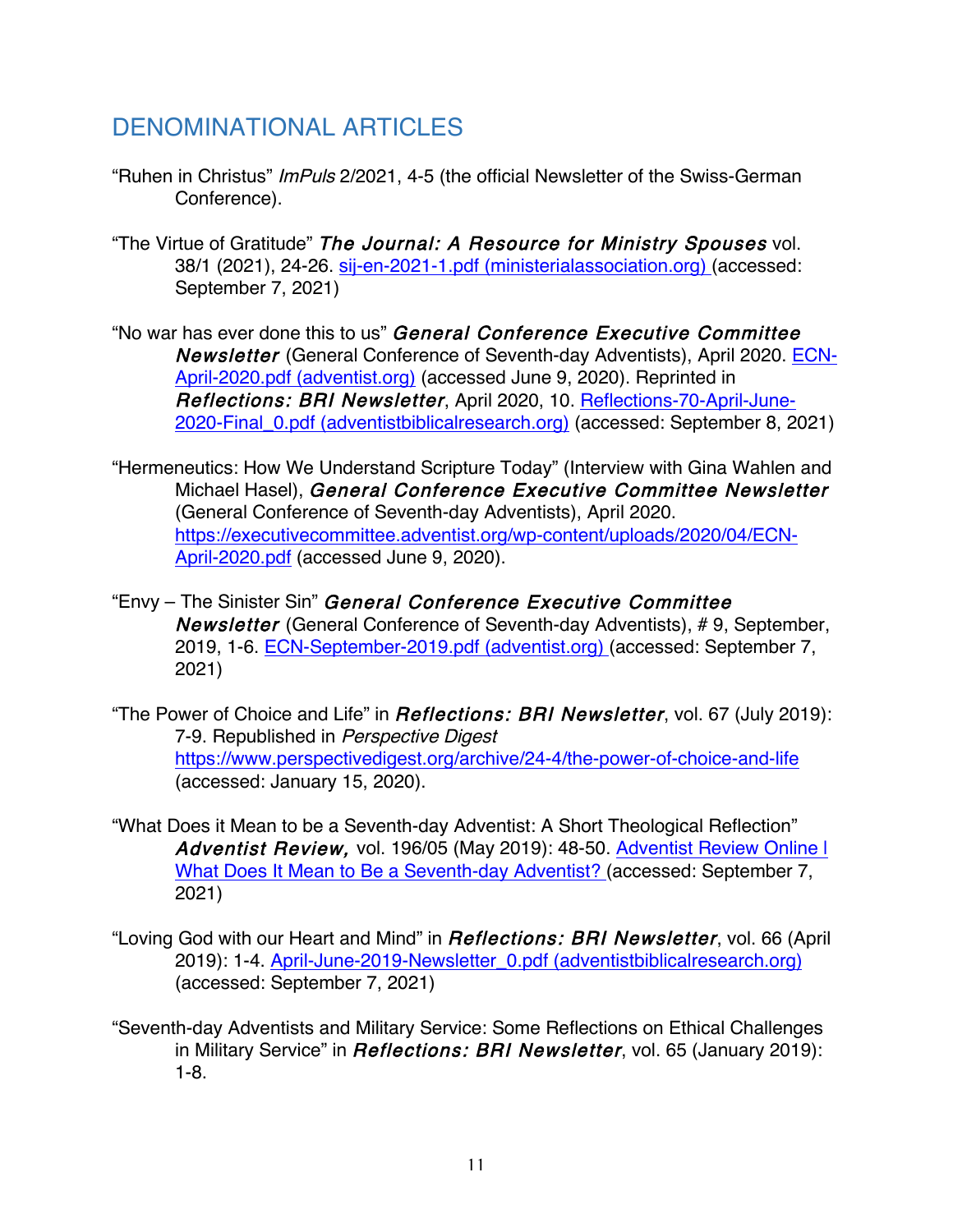Reflections-65-1-19.pdf (adventistbiblicalresearch.org) (accessed: September 7, 2021)

"A Refundação da Igreja: Teólogo Explica por que 1888 se Tornou um Divisor de Águas na História do Movimento Adventista" in Revista Adventista, vol. 14/10 (Outubro 2018): 6.

"Adventistische Idendität" in Salvation and Service, vol. 53/1 (2018): 14-18.

- "Longing for God: The Paradox of Prayer" in *Adventist World* vol. 14, no. 2 (February 2018): 10-14. Longing for God | Adventist World (accessed: September 7, 2021)
- "Virtuous Thinking: Loving God with Heart and Mind" in **Adventist Review** Vol. 195/01 (January 2018): 19-23. Adventist Review Online | Virtuous Thinking (accessed: September 7, 2021)
- "Leben im Leiden: (M)eine persönliche Geschichte" BWgung Mitteilungsblatt der Siebenten-Tags-Adventisten in Baden-Württemberg 1/2018 (Jan-Feb): 6-11.
- "My Conscience and the Decisions of the Church" (Part 1) Executive Committee Newsletter (General Conference of Seventh-day Adventists), # 5, May, 2017, 1-4. ECN-May-2017.pdf (adventist.org) (accessed: September 7, 2021)
- "Death Shall be no More" in Adventist World vol. 12, no. 10 (October 2016):14-15. NAD October 2016 | Adventist World (accessed: September 8, 2021)
- "Extremismus, Fundamentalismus, … Adventismus?" Salvation and Service Vol. 46, (2/2016): 41-44.
- "Eröffnung des Ellen G. White Research Centers: Ein historischer Moment" in Bogi vol. 33/134 (Herbst 2016): 1, 4-5.
- "Ellen White Research Center Opens in Austria on Anniversary of White's Death" in Adventist Review July 22, 2016 http://www.adventistreview.org/churchnews/story4204-ellen-white-research-center-opens-in-austria-on-anniversary-ofwhites-death (accessed August 17, 2017).
- "Beeindruckende Internationalität der weltweiten Gemeinde" in Adventisten Aktuell vol. 68, (8/2015): 6-7.
- "1827-1915: Zum 100. Todestag von Ellen G. White" in Adventisten Aktuell vol. 67, (7/2015): 4-5.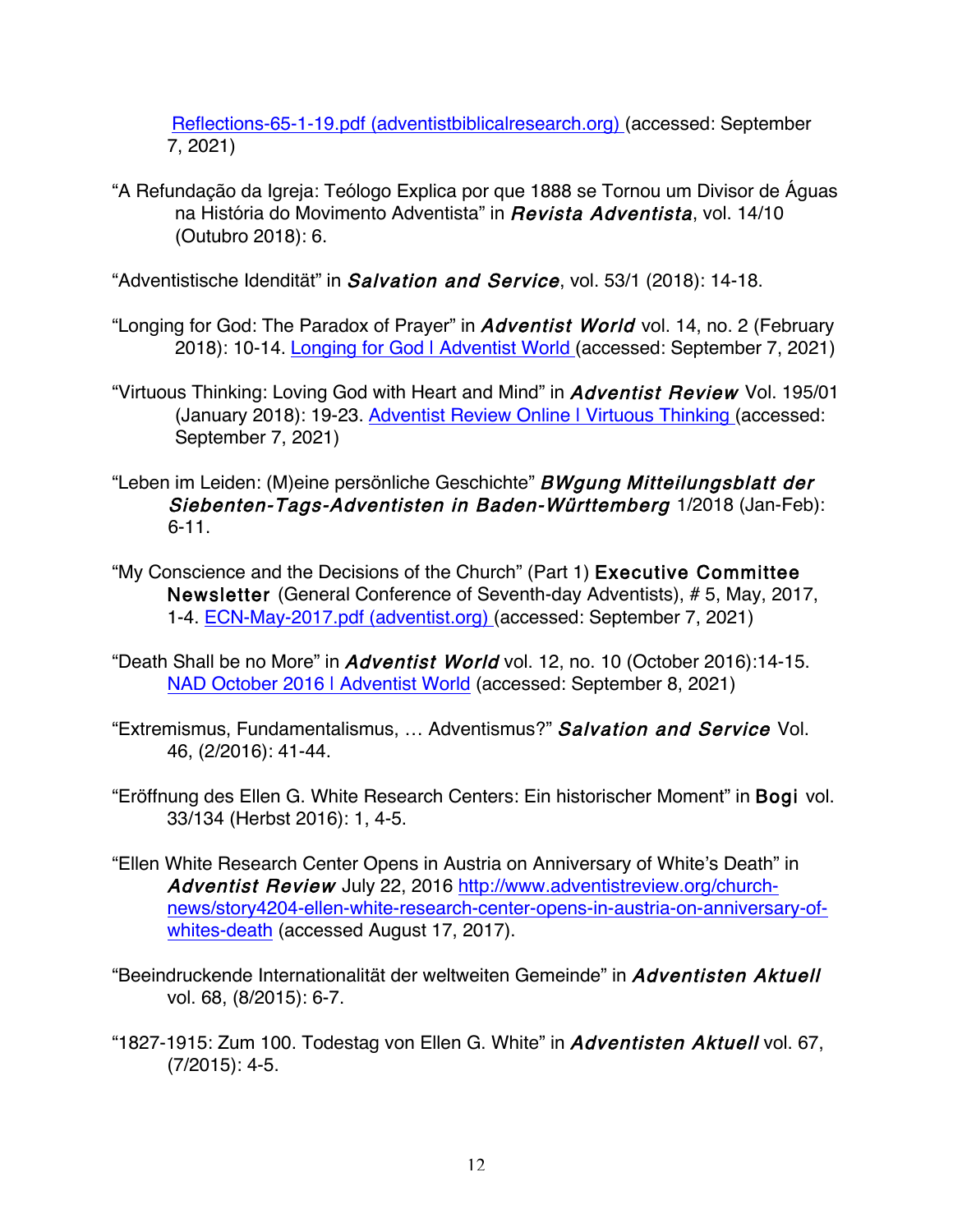"Mit Herz, Charme und vollem Einsatz." Bogi vol. 33/129 (2015): 17.

"Licht und Salz für die Welt." Bogi vol. 33/129 (2015): 14-15.

"Gottes ungewöhnliche Wege." Interview mit Stephen Sep. Bogi vol. 33/128 (2015): 16.

"Ein neues Standartwerk über Ellen G. White." Bogi vol. 33/127 (2015): 16-17.

- "Unplugged: Disconnect to Reconnect" in Adventist Review May 6, 2015. http://www.adventistreview.org/1511-30 (accessed October 04, 2015).
- "Frauenordination ja/nein? Wie wird die Gemeinde entscheiden?" in Adventisten Aktuell vol. 59 (11/2014): 11-13.

"Beten für schwierige Personen" in Salvation & Service, vol. 35 (2/2014): 47-49

"Beten wie es Gott gefällt" in *Salvation & Service*, vol. 35 (2/2014): 44-46.

- "Prayer that Pleases God" (Editorial) in *Perspective Digest* vol. 19/2 (2014) Perspective Digest : Prayer That Pleases God (accessed: October 04, 2015).
- "Zehn Gründe für die biblische Schöfpung Teil 2" in Adventisten Aktuell vol. 55 (7/2014): 8-9. (Teil 1 & Teil 2 are reprinted Glauben Aktuell (2014)
- "Zehn Gründe für die biblische Schöpfung Teil 1" in Adventisten Aktuell, vol. 54 (6/2014): 16-17, 5.

"Der Abschied fällt schwer." Bogi vol. 32/125 (2014): 8-9.

"Resurrection Morn: Scripture's Take on Death and Resurrection" in Adventist World (5/2014) NAD May 2014 | Adventist World (accessed: September 8, 2021); "Der Auferstehungsmorgen: was die Bibel zu Tod und Auferstehung sagt" in Adventist World, vol. 10, no. 5 (2014): 14-15 (German Edition). Translated into various other languages as well.

"Wenn Frauen Theologie studieren." Bogi vol. 32/124 (2014): 8-9.

"Das Heiligtum, unsere Botschaft." Interview mit Martin Pröbstle. Bogi vol. 31/123 (2013): 8-9.

"Interview mit Jens Mohr." **Bogi** vol. 32/124 (2014): 6.

"Spirit of Prophecy Advisory." Bogi vol. 31/123 (2013): 6.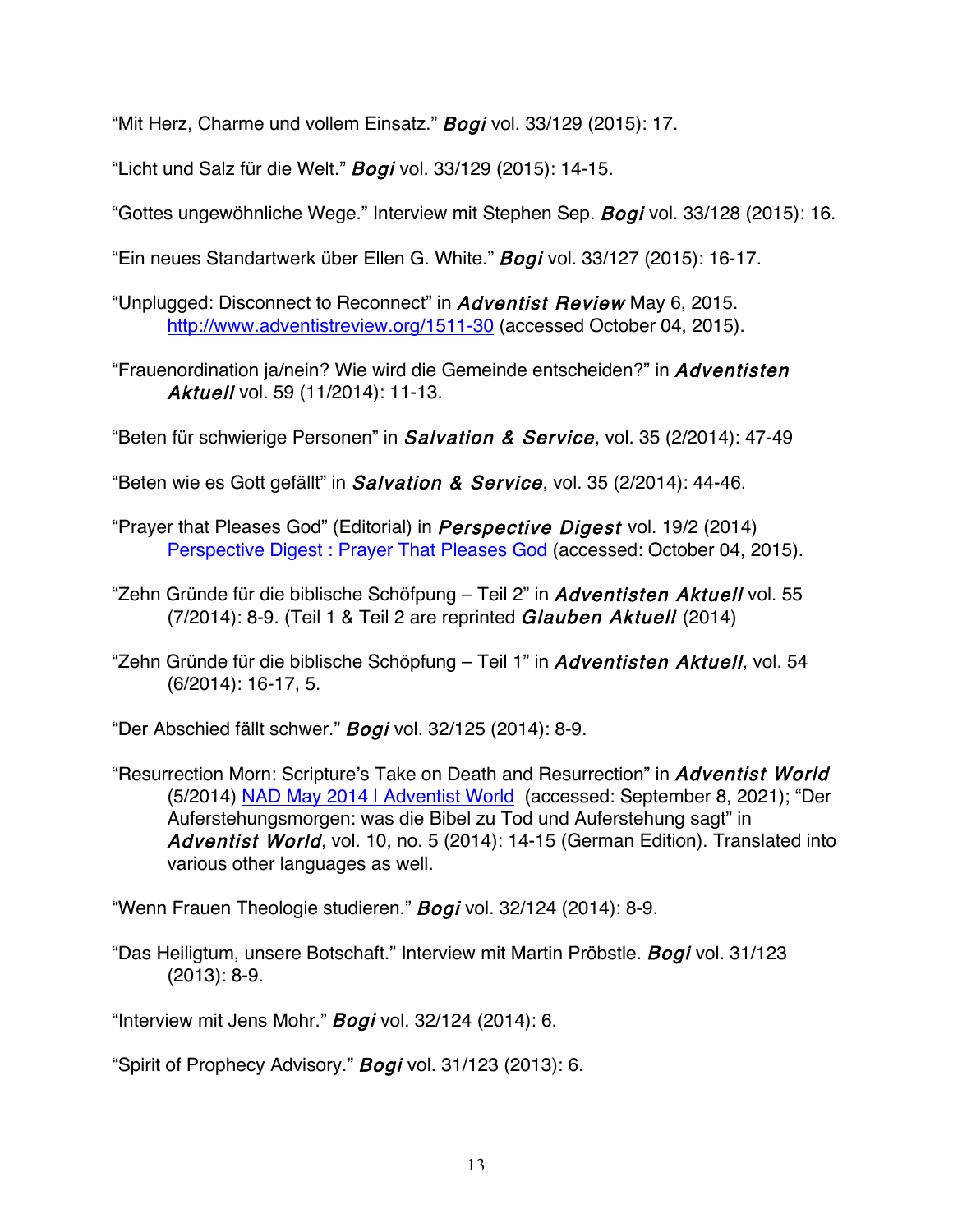"Bleibt dem Wort Gottes treu!" Interview mit Ted Wilson. Bogi vol. 31/122 (2013): 13.

"Er führt euch gut!" Bogi vol. 31/122 (2013): 11.

"Heute noch Prediger werden?" Bogi vol. 31/121 (2013): 9.

- "Gottes Plan für mein Leben." Interview mit Michael Dörnbrack. Bogi vol. 31/121 (2013): 6.
- "Are there Mistakes in the Bible?" Perspective Digest vol. 18/4 (2013) Perspective Digest : Are There Mistakes in the Bible? (accessed: October 04, 2015).
- "Seurakunnan perustaminen vakaalle pohijalle: Ellen G. Whiten vaikutus" in Nykyaika vol. 117, No. 24 (17.10.2013): 14-15 (Finnish)
- "Adventistische Theologen studieren das biblische Menschenbild." Bogi vol. 30/119 (2012): 19.
- "Das hätte ich mir nie vorstellen können..." Interview mit Israel Ramos. Bogi vol. 30/119 (2012): 4-5.

"Behaltet Jesus stets vor Augen." Bogi vol. 30/118 (2012): 16.

"Eine Ära geht zuende." **Bogi** vol. 30/118 (2012): 6-7.

- "A Powerful Breath: The Dynamic Role of the Holy Spirit in the Believer's Life" in Adventist World (Oct. 2012): NAD October 2012 | Adventist World (accessed: October 04, 2015) "Der Atem Gottes: das Werk des Heiligen Geistes" in Adventist World, vol. 8, No. 10 (Oct. 2012). Translated into various other languages as well.
- "Ein fester Grund für eine weltweite Kirche: Der Einfluss einer Prophetin" in Adventist World vol. 8, No. 5 (Mai 2012): 22-23 (German Edition) Translated into various other languages as well.
- "The Work of the Holy Spirit" *Ministry*, vol. 84/1 (April 2012): 13-16. Ministry Magazine | The Work of the Holy Spirit (accessed: September 7, 2021)
- "God's Surprising Silence" The Associates Editor's Desk. Perspective Digest, vol. 17/1 (2012), Perspective Digest : God's Surprising Silence (accessed: February 26, 2012).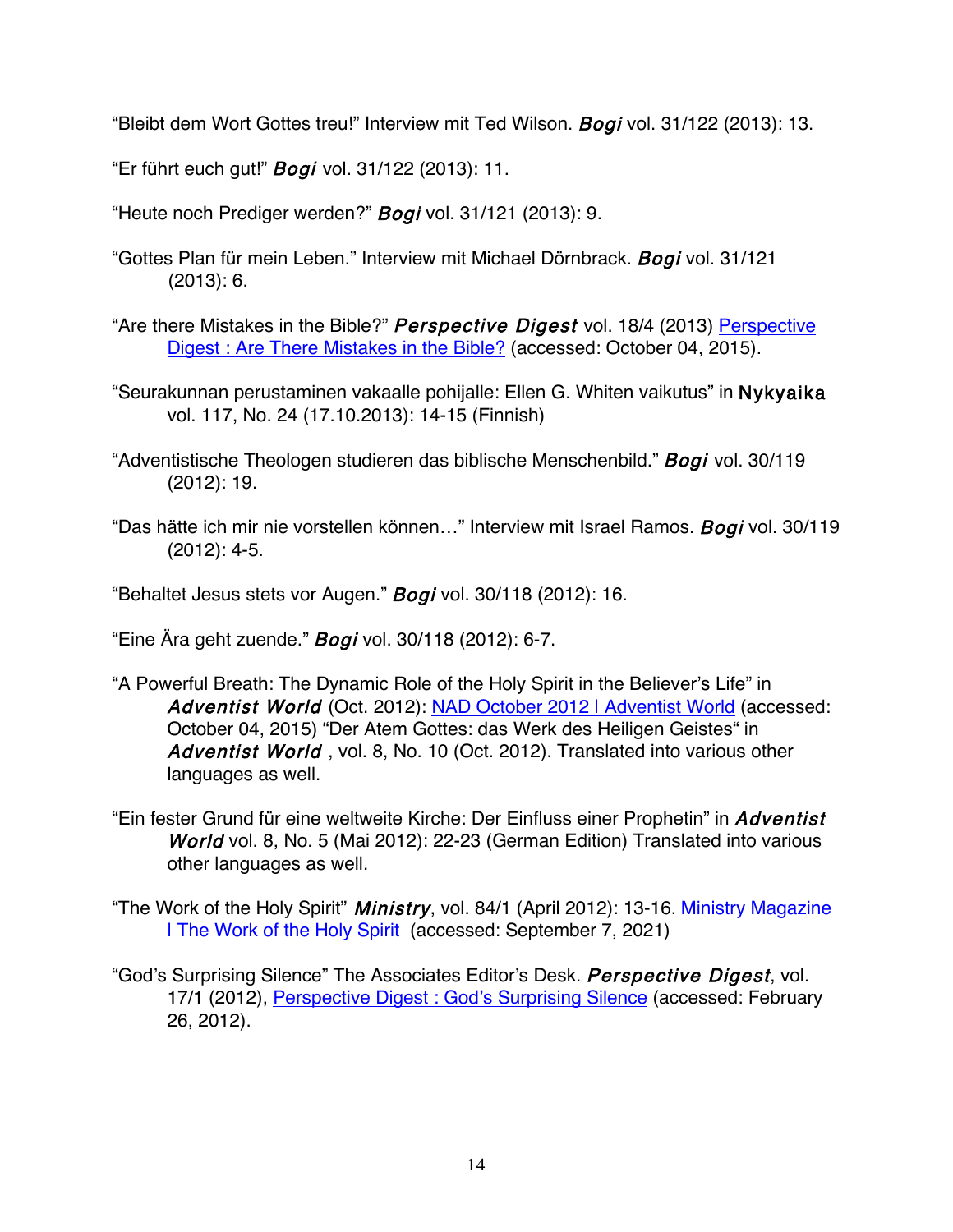- "Establishing the Church on Solid Ground: The Influence of a Prophet" in *Adventist* World, (May, 2012): NAD May 2012 | Adventist World (accessed: October 04, 2015).
- "Ist eine Neufassung möglich? Über den Umgang mit unseren Glaubenspunkten." Bogi vol. 30/117 (2012): 19-20.
- "Menschen für Jesus begeistern." Interview mit Thomas Knirr. Bogi vol. 30/117 (2012): 16.
- "Eine alte Frage neu aufgegriffen." Bogi vol. 30/117 (2012): 6.
- "Gott muss eine Generation von jungen Leuten erwecken." Interview mit Doug Batchelor. Bogi vol. 30/117 (2012): 4-5.
- "Ein Buch zur Sehnsucht nach Gott." Interview mit Frank Hasel. Bogi vol. 30/116 (2012): 6.
- "Wir leben nicht zum Selbstzweck." Interview mit Chris Berger. Bogi vol. 29/115 (2011): 4-5
- "Graduation" Bogi vol. 29/114 (2011): 16
- . "The Christ of the Narrow Way" **Bogi** vol. 29/114 (2011): 10-11.
- "Vereinigte Theologie von Europa?" Bogi vol. 29/113 (2011): 18.
- "Die Offenbarung ist ein großartiges Buch." Interview mit Ekkehardt Müller. Bogi vol. 29/112 (2011): 14-15.
- "Waiting: God's Way of Transformation" **Adventist World**, vol. 7, No. 10 (Oct. 2011): 12-13 NAD October 2011 | Adventist World (accessed: September 8, 2021) (also translated into numerous other languages like German, French, Spanish, Portuguese, Russian, etc.).
- "When Meaning Fades Away" The Associates Editor's Desk. Perspective Digest, vol. 16/1 (2011), Perspective Digest : When Meaning Fades Away (accessed May 10, 2011)
- "Das Kreuz mit dem Leid: Vom Umgang mit den Widerwärtigkeiten des Lebens" in Salvation and Service vol. 27 (April/3: 2011): 20-23.
- "Warum? Warum? Warum? Wenn ich keinen Sinn erkenne" in Salvation and Service vol. 27 (April/3: 2011): 24-25.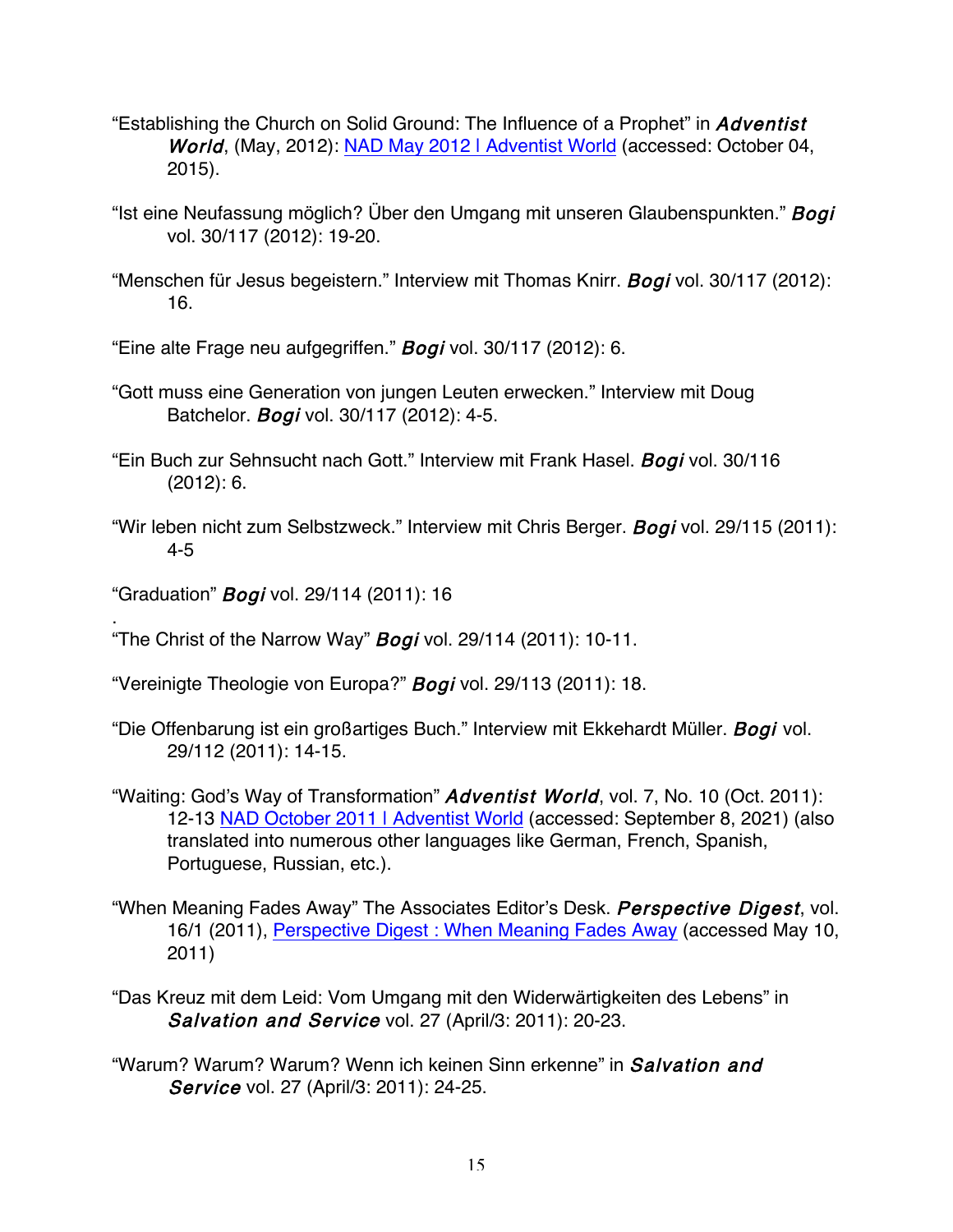"Was ist ein Biblisches Forschungskomittee?" Bogi vol. 28/109 (2010): 18.

- "Christ's Substitutionary Death" Perspective Digest, vol. 15/3 (2010): 15-19. vol 11 no. 1.qxd (perspectivedigest.org) (accessed: September 7, 2021)
- "Göttlichkeit und Persönlichkeit des Heiligen Geistes", AD-Standpunkte vol. 15/1 (2010): 45-55.
- "Die 'Nebengeräusche' beim Bibellesen filter" Interview mit Oliver Glanz, Bogi vol. 28/108: (2010): 4-5.
- "Es geht um unsere Kinder" Interview with Dr. Larry Burton, **Bogi** vol. 27/105 (2009): 10-12.
- "Ellen G. White and Creationism" Perspective Digest vol. 14/4 (2009): 20-31. vol 11 no. 1.qxd (perspectivedigest.org) (accessed: September 7, 2021)
- "Virtual Faith?" Perspective Digest vol. 13/3 (2008): 57-59. http://archive.perspectivedigest.org/Hasel\_(Virtual\_Faith).pdf (accessed: September 7, 2021)
- "Bibel und Homosexualität Top Life Magazin (3/ 2008): 18-20.
- "Identität und Spiritualität: Die Bedeutung von Ellen G. White für die Siebenten-Tags-Adventisten" Adventecho vol. 107/7-8 (2008): 14-17.
- "Editorial", Ellen G. White Newsletter, vol. 1/1 (2008), Ellen G. White Studienzentrum Bogenhofen, 1.
- "Neues vom Ellen G. White-Studienzentrum: Ein Erfahrungsbericht", Bogi vol. 25/99 (2007): 9.
- "Das Wort sie sollen lassen stahn..." an Interview with Eta Linnemann, Bogi vol. 25/99 (2007): 1, 3-4.
- "Ellen White and Creation" Perspective Digest vol. 12/1 (2007): 40-49. http://archive.perspectivedigest.org/Hasel (Ellen White and Creation).pdf (accessed: September 7, 2021)
- "Tauferneuerung und Wiedertaufe: Eine theologische Herausforderung im ökumenischen Dialog" Bogi vol. 24/95 (2007): 8-9.
- "Vom Umgang mit ungelösten Fragen: Wie Christen mit Differenzen zwischen Bibel und Wissenschaft umgehen können" Top Life Spezial (2006): 24-26.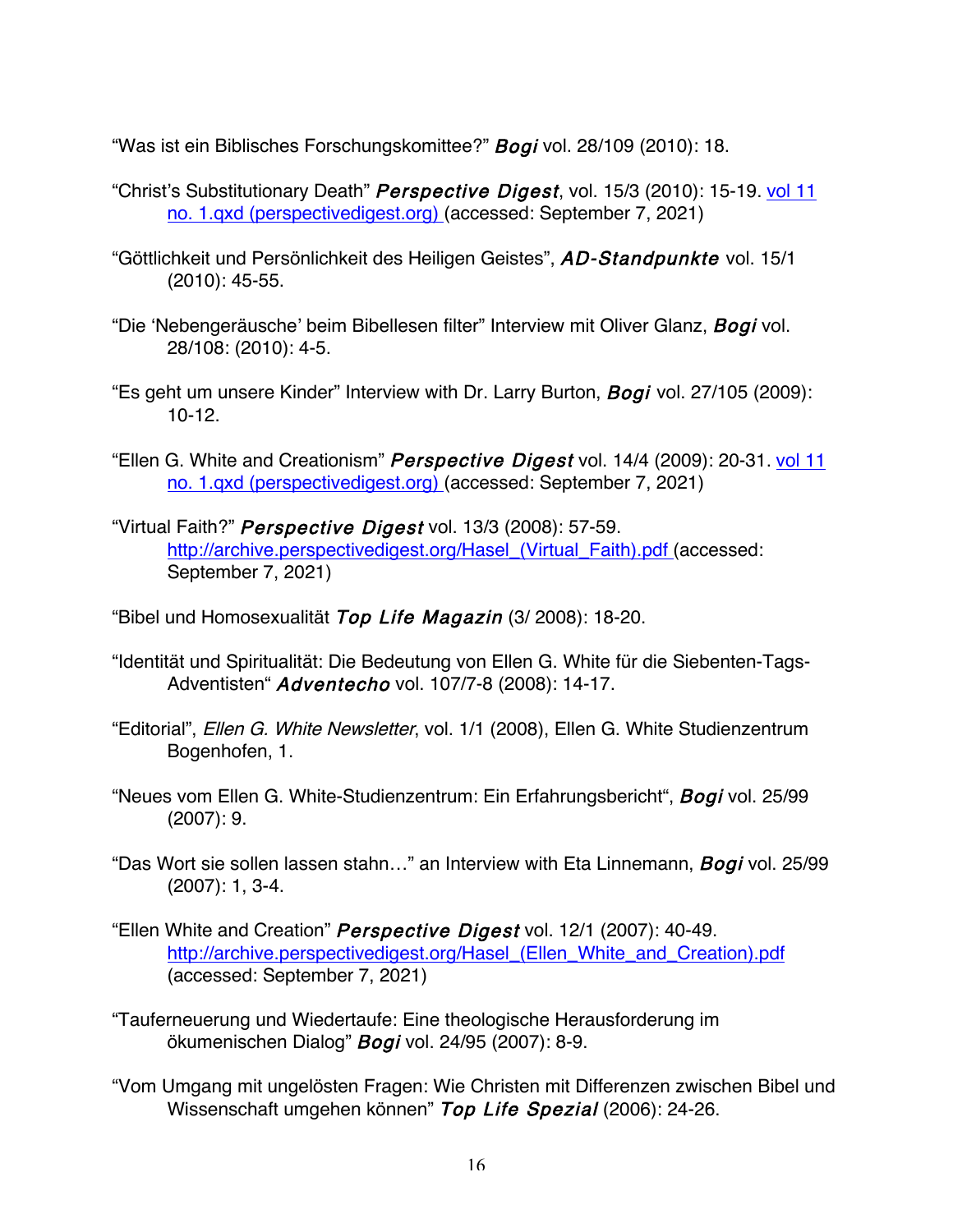- "Gegenwärtige Wahrheit: von der Wahrheit, die gelebt sein will" Adventecho vol. 104/4 (April 2006): 14-15.
- "Niemand soll eurer Gehirn sein" Interview with Jean-Luc Rolland, Collonges, Bogi vol. 22/88 (2005): 8-9.
- "Ein positiver Beitrag für unsere Gemeinde. Die Einrichtung eines Ellen G. White Studienzentrums in Bogenhofen" Bogi vol. 22/88 (2005): 8

"Ein Bekenntnis zur Schöpfung." Bogi vol. 22/87 (2004): 10-11.

"Schöpfung oder Evolution? Bericht über die Abschlusskonferenz zum Thema 'Glaube und Wissenschaft' in Denver." Bogi vol. 22/87 (2004): 10

"Den Gemeinden dienen." **Bogi** vol. 22/87 (2004): 7.

"Was macht eigentlich ein 'Bibellehrer'?" Adventecho vol. 102/6 (June 2003): 7-8.

"Gottesdienst à la McDonald's" Bogi vol. 18, Nr. 71 (2000): 6.

"Bibel und Homosexualität." Zeichen der Zeit 4(2000): 4-6.

"Christentum und Homosexualität. Was sagt die Bibel zu gleichgeschlechtlichen Partnerschaften?" Bogi vol. 18, Nr. 69 (Spring 2000): 3.

"Mutter unser." in *Bogi*, vol. 17, Nr. 66 (Sommer 1999): 7.

"Was sagt die Bibel über Selbstmörder?" in *Bogi*, vol. 16, Nr.64 (Winter 1999): 3.

"Der Zorn Gottes" Im Dienst: Handreichung für Gemeindeälteste, SDV (2/1998): 22-27.

"Überraschend aktuell: Die Bibel." Zeichen der Zeit 4 (1997): 4-5.

"Thomas Kuhn's Revolution: A New Way of Looking At Science," College and University Dialogue 4/2 (1992): 11-13. Republished in Humberto M. Rasi, ed., Christ in the Classroom: Adventist Approaches to the Integration of Faith and Learning, vol. 8 (Silver Spring, MD: Institute for Christian Teaching, 1993).

"Scientific Revolution: An Analysis and Evaluation of Thomas Kuhn's Concept of Paradigm and Paradigm Change for Theology," Journal of the Adventist **Theological Society** 2/2 (1991): 160-177. Republished in Humberto M. Rasi,